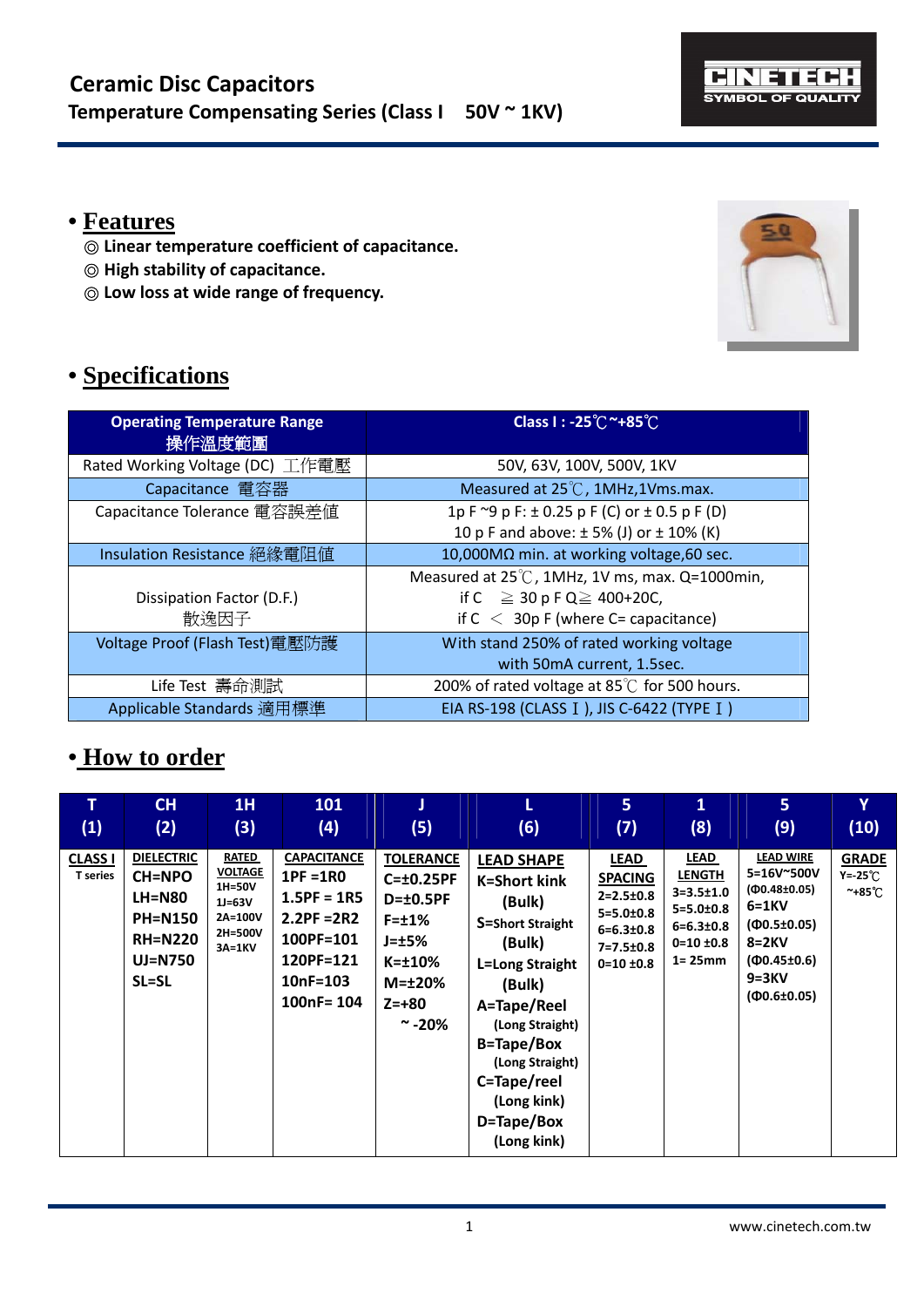### **• Dimensions & Capacitance range**

|    | Capacitance range (p F) of each Temperature<br>Dimensions(mm)<br>各溫度係數之電容值範圍<br>尺寸 |            |           |                  |          |           |          |
|----|------------------------------------------------------------------------------------|------------|-----------|------------------|----------|-----------|----------|
| D  |                                                                                    | <b>NPO</b> | N80       | N <sub>150</sub> | N220     | N750      | SL       |
| 5  | 2.5or5.0                                                                           | $1 - 50$   | $1 - 24$  | $1 - 39$         | $1 - 24$ | $22 - 50$ | 1-180    |
| 6  | 5.0                                                                                | 51-82      | $25 - 39$ | 47-56            | 25-39    | 56-82     | 200-220  |
| 7  | 5.0                                                                                | 100-120    | 47-56     | 82-100           | 47-56    | 100-120   | 270-330  |
| 8  | 5.0                                                                                | 150-180    | 68        | 120-150          | 68       | 150-180   | 390-470  |
| 9  | 5.0                                                                                | 220        | 82        | 180-220          | 82       | 220       | 560-680  |
| 10 | 5.0                                                                                | 270~330    | 100       |                  | 100      | 270       | 820-1000 |
|    |                                                                                    |            |           |                  |          |           |          |

|           | Dimensions(mm) 尺寸            | Capacitance range (p F) of each Temperature<br>各溫度係數之電容値範圍 |              |                 |  |
|-----------|------------------------------|------------------------------------------------------------|--------------|-----------------|--|
| (D)       | $(F)$ $\odot$                | 500V                                                       | 500V         | <b>1 KV</b>     |  |
| Dia. Max. | <b>Lead Spacing</b>          | <b>NPO</b>                                                 | SL.          | <b>SL</b>       |  |
| 6.0       | $5.0 \pm 0.8$                | $1^{\sim}39$                                               | $1~^\sim 82$ | $47^{\circ}68$  |  |
| 7.0       | $5.0 \pm 0.8$                | $47^{\circ}56$                                             | $90 - 161$   | $82 \times 101$ |  |
| 8.0       | $5.0 \pm 0.8$                | $65 \approx 82$                                            |              | $150 - 221$     |  |
| 9.0       | $5.0 \pm 0.8$                | $90^{\circ} 101$                                           | 181~301      |                 |  |
| 10.0      | $5.0 \pm 0.8$                |                                                            |              | 271             |  |
| 11.0      | $5.0 \pm 0.8$                |                                                            |              | 331             |  |
| 12.0      | 5.0± 0.8 or 7.5± 0.8         |                                                            |              | $391 - 471$     |  |
| 14.0      | $5.0\pm0.8$ or 7.5 $\pm$ 0.8 |                                                            |              | $561 - 681$     |  |

## **• Temperature characteristic curves**



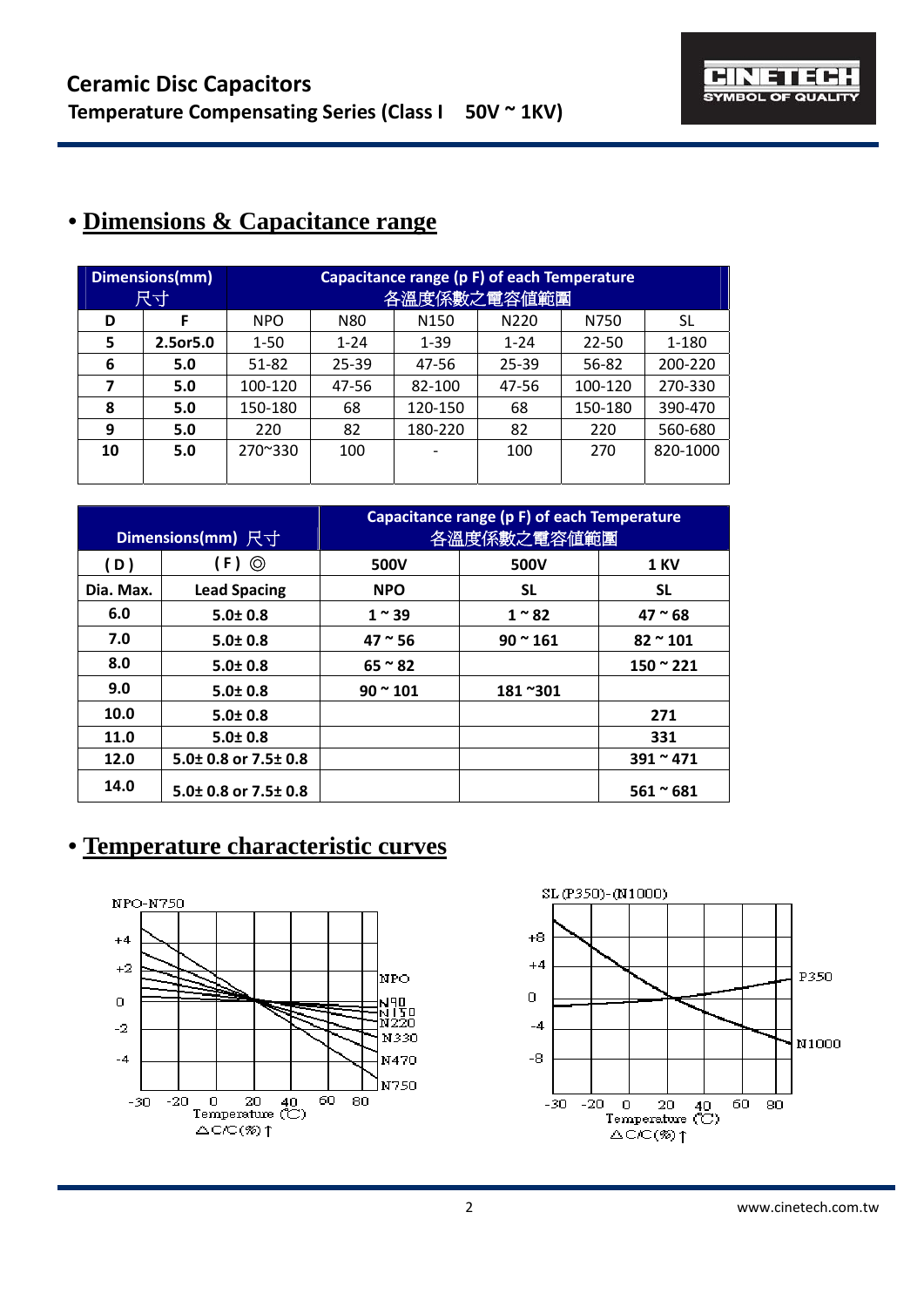

 $\prod_{\text{max}}$ 

 $\mathfrak{t}$ 

# **• Taping Specifications**





AMMOPACK 編帶盒裝 2000pcs per Box



REEL 編帶捲裝 2000 or 2500 pcs Reel Unit mm